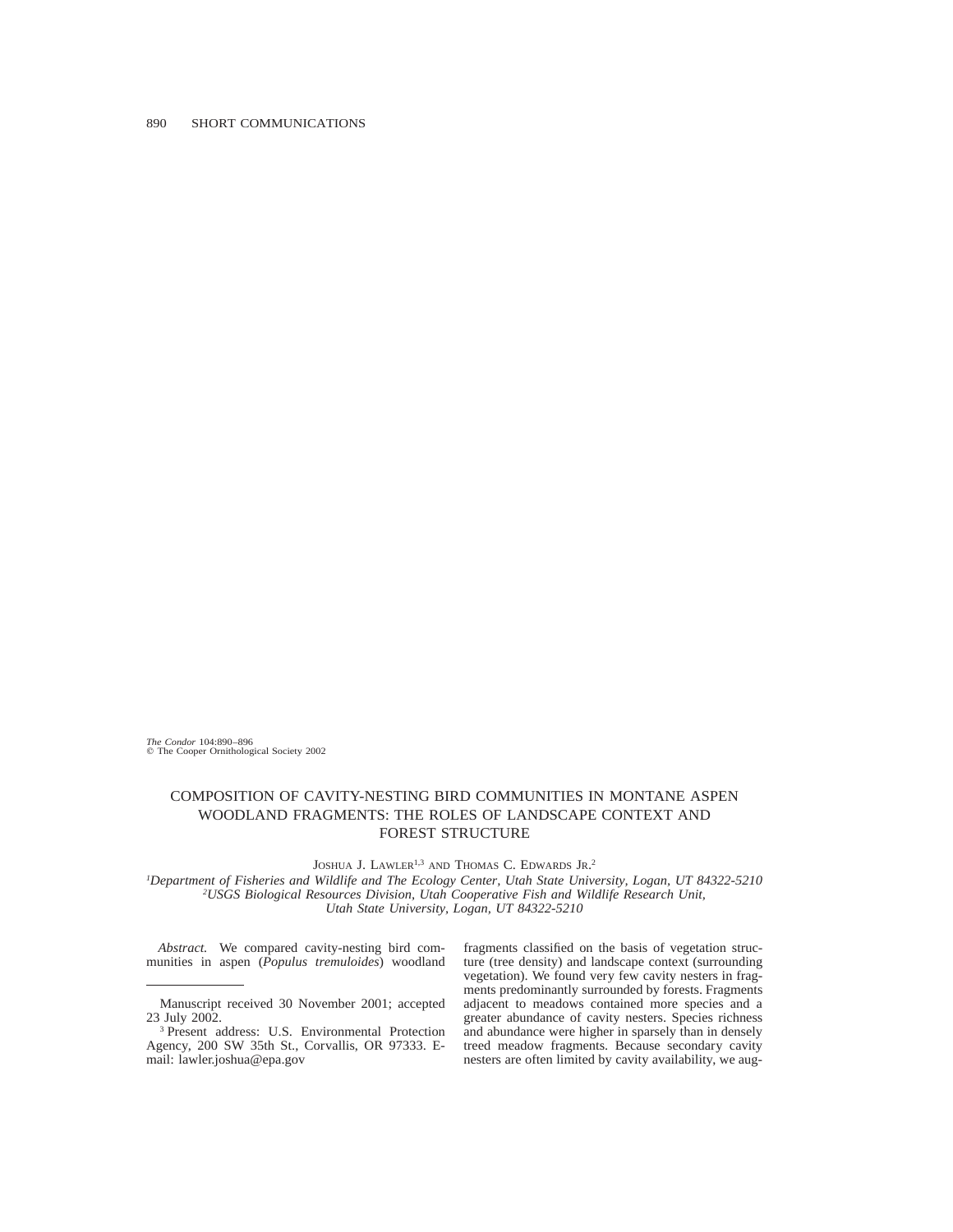mented natural cavities with nest boxes. Although only five boxes contained bird nests, these were all in sparse aspen fragments predominantly surrounded by meadows. However, we found 25 northern flying squirrel (*Glaucomys sabrinus*) nests in boxes, none of which were in sparse meadow fragments. In addition to highlighting the importance of landscape context in avian and mammalian habitat relationships, our results suggest that predator or competitor interactions may help structure this cavity-nester community.

*Key words: cavity-nesting birds, community composition,* Glaucomys sabrinus*, habitat selection, landscape, northern flying squirrel, vegetation structure.*

# Composición de las Comunidades de Aves que Nidifican en Cavidades en los Fragmentos de Bosque Montano de Álamo: El Papel del Contexto del Paisaje y la Estructura del Bosque

*Resumen.* Comparamos comunidades de aves que nidifican en cavidades en fragmentos de bosque de álamo (*Populus tremuloides*) clasificados en base a la estructura de la vegetación (densidad de árboles) y al contexto del paisaje (vegetación circundante). Encontramos muy pocas aves que nidifican en cavidades en los fragmentos rodeados predominantemente por bosque. Los fragmentos adyacentes a prados presentaron más especies y mayor abundancia de aves. La riqueza y la abundancia de especies fueron mayores en fragmentos con baja densidad de árboles que estuvieron rodeados por prados. Debido a que las aves que nidifican en cavidades secundarias están a menudo limitadas por la disponibilidad de cavidades, aumentamos las cavidades naturales con cajas de anidaje. Aunque solamente cinco cajas contuvieron nidos de aves, éstas estuvieron todas en los fragmentos con baja densidad de álamos rodeados predominantemente por prados. Sin embargo, encontramos 25 nidos de ardillas voladoras norteñas (*Glaucomys sabrinus*) en las cajas de anidaje, de las cuales ninguna estuvo en fragmentos con baja densidad de a´rboles rodeados por prado. Nuestros resultados destacan la importancia del contexto del paisaje en las relaciones entre el hábitat y las aves y mamı´feros, y sugieren que las interacciones con depredadores o competidores pueden influenciar la estructura de la comunidades de aves que anidan en cavidades.

Of the many factors shaping avian communities, species-habitat associations form the coarsest filter of community assembly (Wiens 1989). Such associations define the pool of potential predators, prey, competitors, and facilitators that determine species composition and abundance. Traditionally, studies of avian habitat have been conducted at relatively fine spatial scales, linking foraging or nesting habitat with the composition and structure of vegetation (Cody 1985). More recently, birds have been found to be associated with patterns of vegetation at coarser spatial scales (Freemark et al. 1995, Saab 1999). For example, the abundance of birds in some environments has been linked to the shapes of habitat patches and the types

of patch edges (Hawrot and Niemi 1996). Likewise, nesting success has been found to be associated with patch location (Wilcove 1985) and the distance to a patch edge (Flaspohler et al. 2001). Thus, community composition is potentially influenced by patterns of vegetation both within and surrounding forest stands or fragments.

Cavity-nesting birds are a major component of the aspen-forest (*Populus tremuloides*) bird community in the western United States (Salt 1957, Dobkin et al. 1995). At relatively fine spatial scales, the abundance, species richness, and nest-site locations of several species of cavity nesters are associated with sparse forests and open understories (Flack 1976, Brawn 1988), large trees (Harestad and Keisker 1989), high densities of snags (Raphael and White 1984), tall canopies (Gutzwiller and Anderson 1987), and trees with heart rot and fungal infections (Daily 1993). At coarser spatial scales, cavity nesters may be associated with landscape patterns. Northern Flickers (*Colaptes auratus*), Tree Swallows (*Tachycineta bicolor*), Mountain Bluebirds (*Sialia currucoides*), and House Wrens (*Troglodytes aedon*), for example, are edge-associated species (Conner and Adkisson 1977, Rendell and Robertson 1990).

Although habitat associations may provide the basic components for the assembly of cavity-nesting communities, the forces of facilitation of and competition for nest sites can have strong effects on community composition (van Balen et al. 1982). Primary cavitynesting birds (those that excavate their own cavities) often play the essential role of creating cavities that are then used by secondary cavity nesters (nonexcavators, or cavity adopters). Competition for cavities can limit cavity-nester populations (von Haartman 1957). Some species, such as the House Wren (a bird that often fills several cavities with ''dummy nests'') can exert strong competitive forces (Brawn and Balda 1988). In addition, several nonavian species also play roles in structuring the cavity-nester community. Northern flying squirrels (*Glaucomys sabrinus*) have been found to be a component of cavity-nester communities in some western aspen forests (Peterson and Gauthier 1985). Because they nest in cavities and because squirrels are nest predators (Martin 1988), flying squirrels may be both competitors and predators of cavity-nesting birds.

We investigated the relationship between patterns of vegetation at two spatial scales and the composition and abundance of breeding cavity-nesting birds. At a relatively fine spatial scale, we asked whether community composition was related to tree density. At a coarser spatial scale, we investigated the relationship between bird community composition and landscape context (i.e., the type of vegetation surrounding an aspen woodland fragment). We used a  $2 \times 2$  factorial design to classify aspen fragments into four groups: (1) densely treed and in a meadow context; (2) dense and in a forested context; (3) sparsely treed and in a meadow context; and (4) sparse and in a forested context. We located six fragments of each type and compared standard-sized plots within each in terms of the abundance and species composition of breeding cavity-nesting birds. Because nest-site selection by secondary cavity nesters can be limited by cavity availability,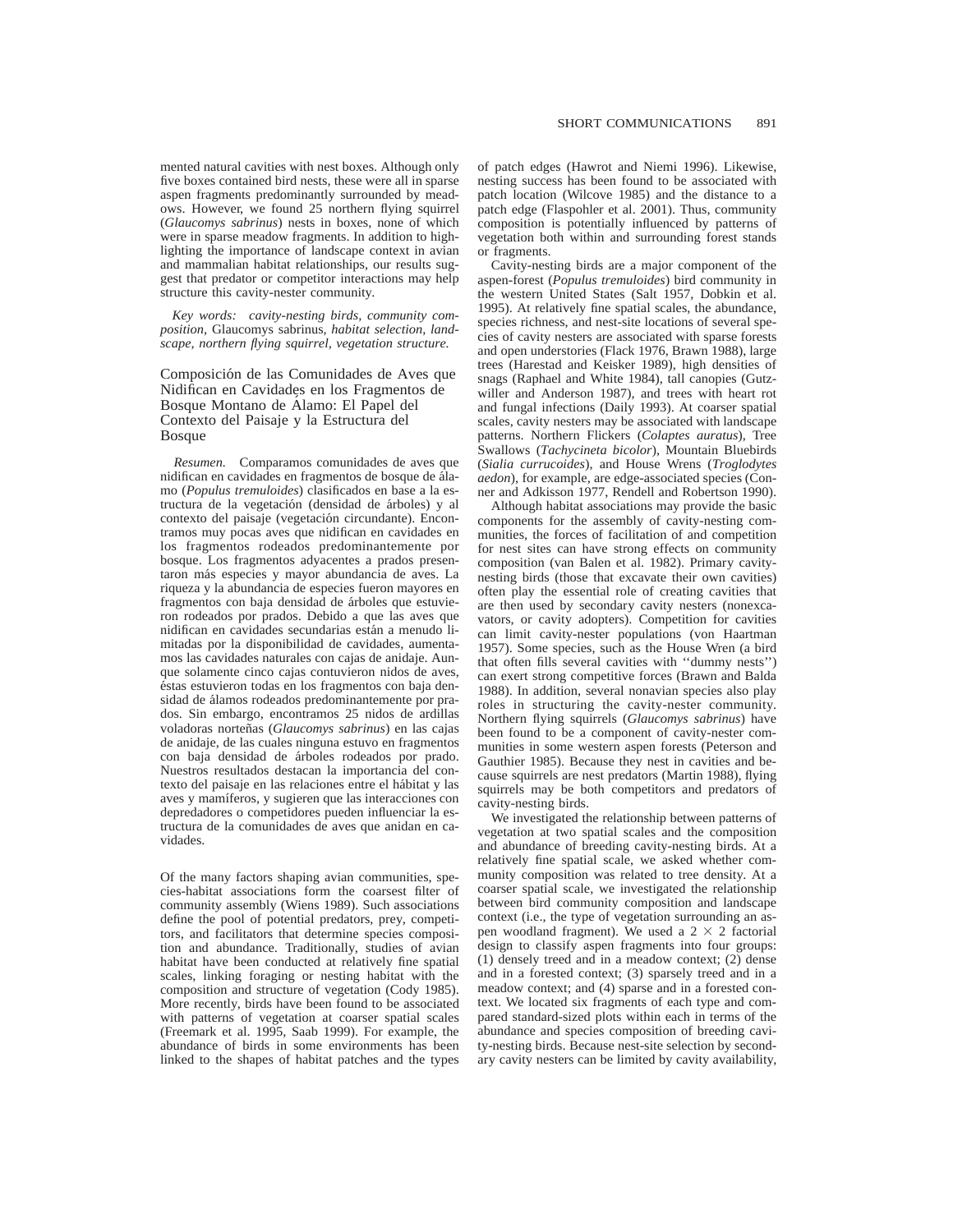we augmented all fragments with nest boxes to determine if the four types of fragments were selected differentially by secondary cavity nesters.

# METHODS

The study was conducted in the Wasatch National Forest on the north slope of the Uinta Mountains in northeastern Utah. This area is dominated by sagebrush (*Artemisia* spp.) steppe at lower elevations (to  $\sim$  2500 m), lodgepole pine (*Pinus contorta*), Douglas-fir (*Pseudotsuga menziesii*), and quaking aspen at intermediate elevations ( $\sim$ 2500 to 3050 m), and subalpine fir (*Abies lasiocarpa*) and Engelmann spruce (*Picea engelmannii*) at higher elevations ( $\sim$ 3050 m to 3350 m). All of our study plots were between approximately 2750 m and 3050 m elevation. Although there are some extensive stands of aspen  $($ >600 ha) along the north slope of the Uinta Mountains, much of the aspen forest consists of small fragments  $(<20 \text{ ha})$  surrounded by either sagebrush and grass meadows, or conifer forest.

We used a digital vegetation map in a geographic information system (GIS) to select aspen fragments in meadow and forest contexts. The map had 30-m resolution and was created from Landsat Thematic Mapper satellite imagery (Lawler and Edwards, in press). Because we were unable to find enough fragments that were completely surrounded by either meadow or conifer forest, we classified fragments into the two most distinct groups possible. We defined meadow fragments as those with  $>50\%$  of their edge bordering a meadow and forested fragments as having  $\leq 10\%$  of their edge bordering a meadow. After choosing the aspen fragments with the GIS, we visited them and characterized them as sparsely or densely treed. Sparse fragments had  $\leq 1250$  stems ha<sup>-1</sup> and dense fragments had  $>1250$  stems ha<sup>-1</sup>.

Although we standardized for tree density and the type of landscape directly surrounding the aspen fragments, we were unable to control for several other characteristics of the fragments that could influence nest-site selection. First, we could not totally control for the size of fragments. We addressed this issue in two ways. First, we used standard-sized plots (1–1.12 ha) within each fragment to assess the abundance and composition of breeding cavity nesters. Second, we compared the area of aspen within a fixed distance of the fragments. We used a GIS to measure the area of aspen contained within a 26-ha area centered on the plots placed in each fragment. With the exception of Tree Swallows that may range several kilometers when foraging (Robertson et al. 1992), a 26-ha plot should encompass the area used by most cavity-nesters in our study during the breeding season (Laudenslayer and Balda 1976, Evans and Conner 1979).

Because tree density is closely associated with tree size we compared the number of large trees (trees  $>23$ ) cm in diameter at breast height [dbh]) in each of the four types of fragments. We chose 23 cm as a cutoff because we had observed that cavity nesters generally nested in trees at least this big on the north slope of the Uinta Mountains. We also measured six other fragment characteristics including canopy height, tree condition (the percentage of rotten wood in a tree core taken at breast height), distance to nearest stream, slope, aspect, and the number of snags in each plot. Finally, we measured and compared tree density and the area of meadow within a 26-ha area centered on the plot. These last two measures assessed the effectiveness of our classification of the stands as dense or sparse and in meadow or forested contexts. We used ten 0.04-ha plots per fragment to assess canopy height, tree condition, tree density, and the number of snags and large trees in each aspen fragment (Lawler 1999).

We placed 120 nest boxes in 12 aspen fragments (10 boxes per fragment, three fragments per category) in 1997. Because sample sizes in 1997 were low, we added another 120 boxes in 12 additional fragments in 1998. Boxes were placed approximately 20 m apart, in grids that varied slightly in configuration depending on the shape of the fragment. We affixed boxes 2 m off the ground to randomly selected trees with the entrance facing east to standardize for entrance orientation. We used the area defined by the nest boxes as the plot, in which we searched for all nests and cavities. Plot areas for the four types of fragments are reported in Table 1.

We searched each of the plots for nests of cavitynesting birds in natural cavities four times between 1 June and 15 August in 1997 and 1998. We followed birds to cavities and used adult behavior (e.g., frequency of visits, cavity occupancy, and food provisioning) or the presence of nestlings to assess whether the cavity contained an active nest. At the end of the breeding season, we measured several aspects of trees containing nests (tree height, dbh, percent rot, and live vs. dead).

We checked all boxes at least once per week from 1 June to 15 August in both years of the study. In addition, we checked the boxes two times during the summer of 1999 to determine whether box occupancy increased over a three-year period. We counted a pair of birds as nesting in a box only if eggs were laid. Although the study spanned two years, we analyzed data collected in only the first year that each plot was established, to exclude nests built by the same birds in consecutive years.

To assess the availability of natural cavities, we searched the plots for all cavities. The number of cavities in the plots changed only slightly over the twoyear period (three new cavities were excavated in 1998, and no cavities were lost to fallen trees). Because we did not climb trees, we were unable to inspect cavities  $>2$  m off the ground. Thus, it is possible that we overestimated the number of cavities in each plot by counting some holes that could not be used for nesting.

#### STATISTICAL ANALYSES

We used log-linear models (Fienberg 1980) to test for associations between landscape context and forest structure and both the number of nests in natural cavities and the number of cavities in each plot. We used analysis of variance (ANOVA; SAS Institute, Inc. 2001) to test for associations between our two variables of interest (landscape context and forest structure) and five of the additional 10 variables measured at each plot including plot size, slope, area of surrounding meadow, area of surrounding aspen forest, and the distance to the nearest stream. We used nested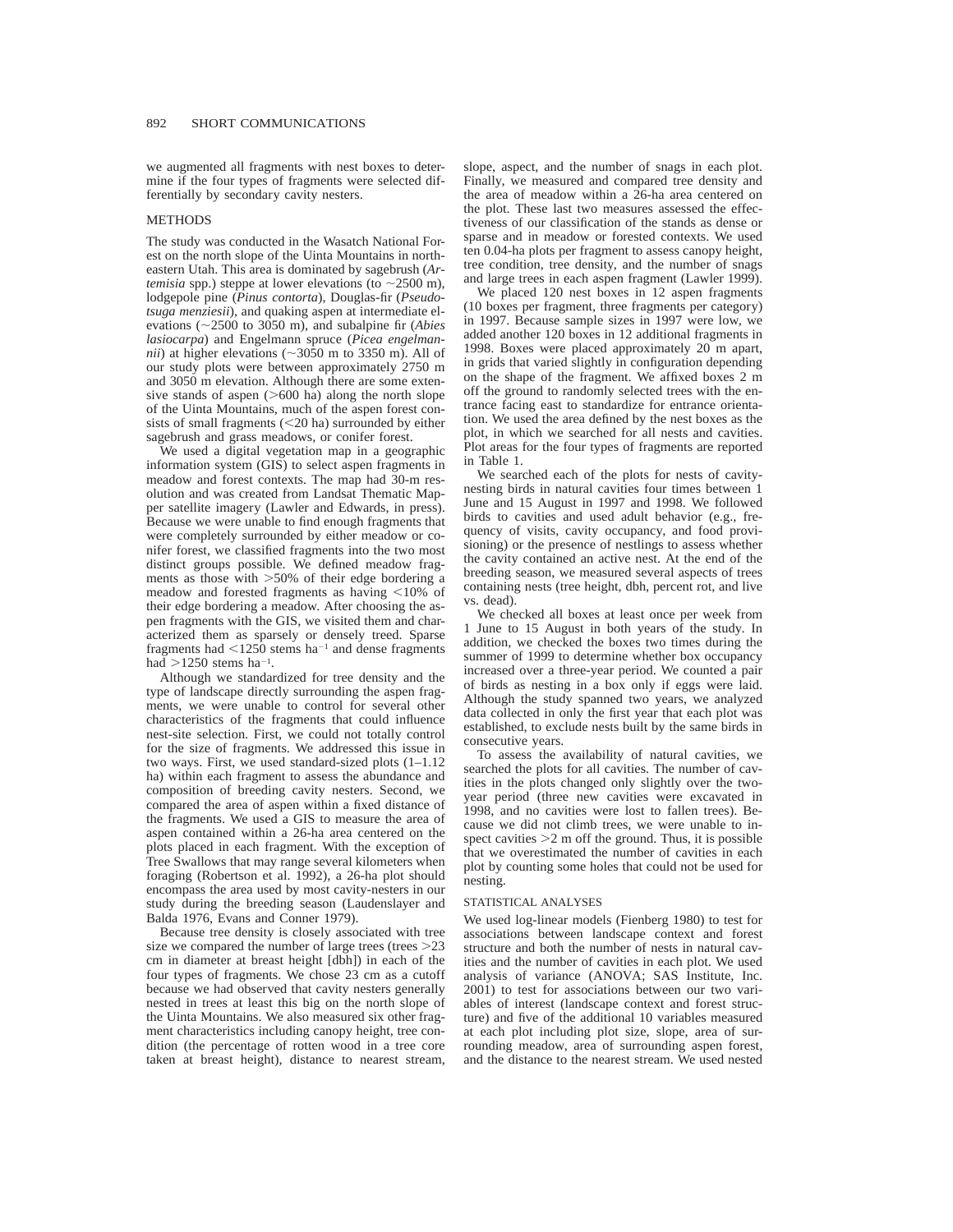|                                              |                   | Fragment type                    |                                                       |                    |                                        |
|----------------------------------------------|-------------------|----------------------------------|-------------------------------------------------------|--------------------|----------------------------------------|
| characteristics<br>Fragment                  | meadow<br>Dense   | Sparse<br>meadow                 | Dense<br>forested                                     | Sparse<br>forested | <b>ANOVA</b><br>$(\mathcal{F}_{3,20})$ |
| Tree density (trees $ha^{-1}$ )              | $2550 \pm 1275$ a | $750 \pm 550$ b                  |                                                       | $000 = 525 d$      | 33.3a***                               |
| Slope (%)                                    | $9 \pm 5$ a       | $10 \pm 6$ a<br>11.6 $\pm$ 2.8 a | $3150 \pm 1050$ c<br>$24 \pm 10$ b<br>$4.0 \pm 1.7$ b | $14 \pm 8$ a       |                                        |
| Meadow area (ha)                             | $9.4 \pm 3.7 a$   |                                  |                                                       | $2.7 \pm 2.3$ b    | $11.2***$<br>$14.4***$                 |
| Trees $>23$ cm dbh (trees ha <sup>-1</sup> ) | $109 \pm 123$ a   | $50 \pm 143$ ab                  |                                                       | $195 \pm 122$ b    | 27.6 <sup>a***</sup>                   |
| Snags $ha^{-1}$                              | $82 \pm 128$ a    |                                  | $36 \pm 42$ c<br>63 ± 75 a                            | $19 \pm 87$ b      | $8.7^{a***}$                           |
| Canopy height (m)                            | $13 \pm 4a$       | $66 \pm 86$ a<br>13 $\pm 4$ a    | $16 \pm 4$ b                                          | $19 \pm 5c$        | 24.7a***                               |
| *** $P < 0.001$ .                            |                   |                                  |                                                       |                    |                                        |

TABLE 1. Characteristics of 24 aspen woodland fragments in the Uinta Mountains, Utah, classified by both forest structure (densely or sparsely treed) and the surrounding landscape composition (meadow or forest). Values are means  $\pm$  SD of six replicate fragments. Values followed by the same lowercase letter were not

TABLE 1.

Characteristics of 24 aspen woodland fragments in the Uinta Mountains, Utah, classified by both forest structure (densely or sparsely treed) and the

<sup>a</sup> Nested analysis of variance was performed on subsamples taken within plots. Nested analysis of variance was performed on subsamples taken within plots.

ANOVA to compare tree density, canopy height, tree condition, and the number of snags and large trees in each of the four types of aspen fragments. Because we performed 10 ANOVAs, we used a Bonferroni-adjusted alpha level of 0.005 to determine which variables differed significantly across stand types. We then performed unplanned comparisons with Tukey's adjustment for multiple comparisons for those variables with significant differences. All values reported are means  $\pm$  SD.

# RESULTS

Although we selected aspen fragments based on landscape context and tree density, the four types of fragments also differed with respect to a number of other characteristics (Table 1). Mean plot size  $(1.1 \pm 0.1 \text{ ha})$ and the area of aspen forest within 26 ha  $(11.1 \pm 4.4)$ ha) did not differ systematically among fragment types. Dense forest fragments were on steeper slopes and had fewer large trees than the other types of fragments. Although dense fragments in general had fewer large trees than sparse fragments, the number of large trees in sparse and dense meadow fragments did not differ. Sparse forested fragments had taller canopies and more snags than other types of fragments.

We found a total of 40 nests belonging to eight species of cavity-nesting birds in natural cavities in the 24 plots (Fig. 1). Primary cavity nesters included Rednaped Sapsuckers (*Sphyrapicus nuchalis*), Northern Flickers, and Red-breasted Nuthatches (*Sitta canadensis*). Secondary cavity nesters included Mountain Chickadees (*Poecile gambeli*), Tree Swallows, Mountain Bluebirds, House Wrens, and Northern Saw-whet Owls (*Aegolius acadicus*). The sparse meadow fragments contained the most birds (26 nesting pairs) and the highest species richness (six species). By contrast, dense forested fragments contained only one nesting pair.

Overall, more birds nested in meadow (37 pairs) than forested fragments (3 pairs; scaled deviance  $D =$ 34.1,  $df = 1$ ,  $P < 0.001$ ). Only three species (Northern Saw-whet Owls, Red-breasted Nuthatches, and Mountain Chickadees) were found in the forested fragments. In meadow fragments, more nests were found in sparse than in dense fragments ( $D = 6.6$ , df = 1,  $P = 0.01$ ). This difference was driven largely by the nesting patterns of Mountain Bluebirds, Tree Swallows, and Northern Flickers, which all nested in higher abundances in the sparser fragments (Fig. 1).

In general, birds that nested in natural cavities selected nest trees that were greater than 23 cm dbh (25  $\pm$  5 cm) and showed some sign of rot (74%  $\pm$  24%). Although only 22% of all nests were built in snags (five chickadees, two sapsuckers, one bluebird, and one nuthatch), birds selected snags more often than predicted by relative snag abundance ( $\chi^2$ <sub>1</sub> = 21.6, *P* < 0.001). Nest-tree heights ranged from 3.7 to 24.8 m  $(12.5 \pm 4.9 \text{ m}).$ 

We found a total of 271 cavities in the 24 plots. The majority of these cavities (238) were in meadow fragments, with sparse meadow fragments containing the most cavities overall (135). Sparse forested fragments had 25 cavities, and dense forested fragments had eight. The abundance of cavities was associated with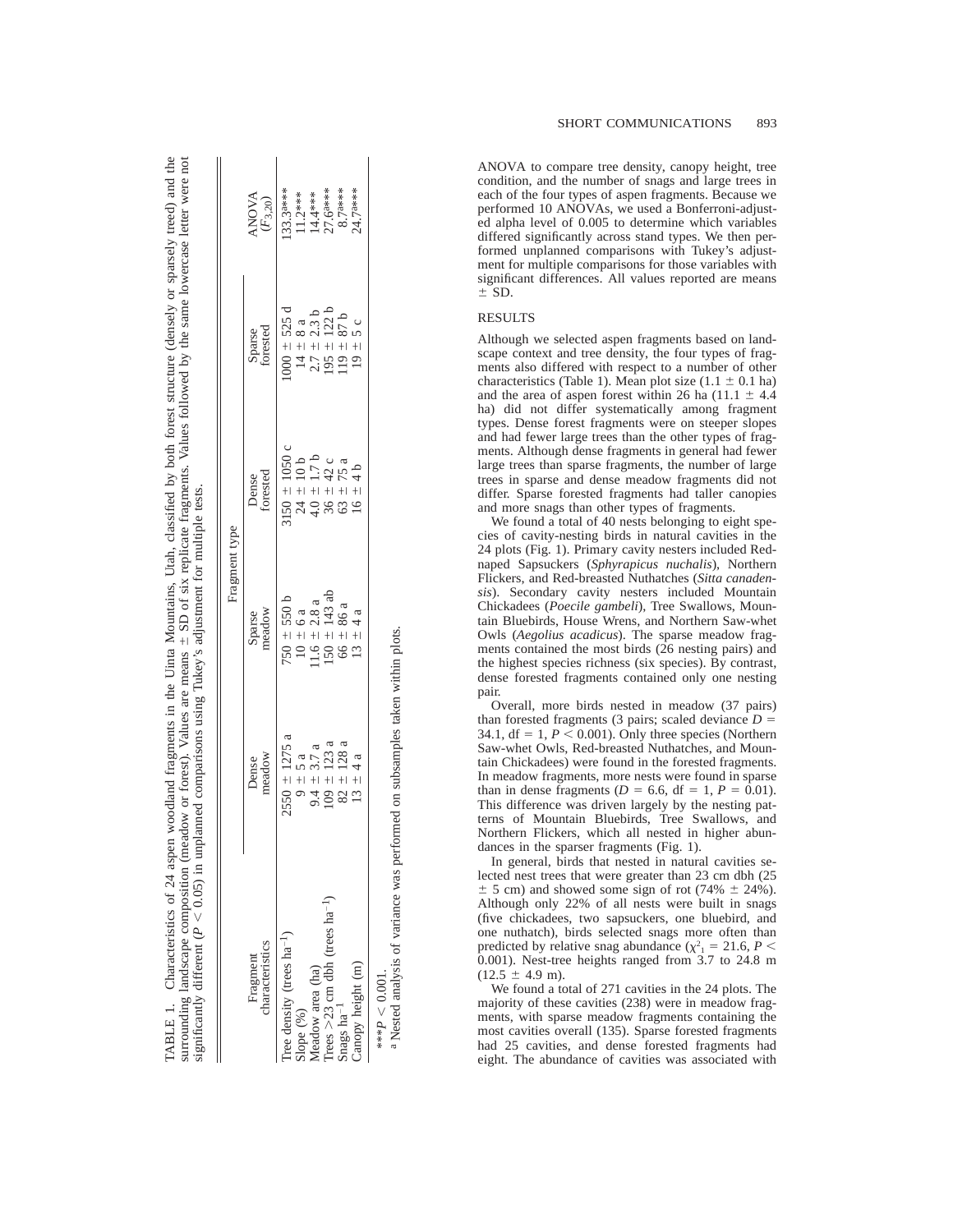

FIGURE 1. Numbers of nests of all species of cavity-nesting birds nesting in natural cavities in each of four types of aspen fragments in the Uinta Mountains of Utah. Species are Mountain Chickadee (MOCH), Tree Swallow (TRSW), Red-naped Sapsucker (RNSA), Mountain Bluebird (MOBL), House Wren (HOWR), Northern Flicker (NOFL), Red-breasted Nuthatch (RBNU), and Northern Saw-whet Owl (NSWO).

the four types of aspen fragments, evidenced by a significant interaction between landscape context and tree density in the log-linear model ( $D = 4.6$ , df = 1,  $P =$ 0.03). The number of nests of both primary and secondary cavity-nesting birds in each plot was positively correlated with the number of cavities in each plot (*rs*  $= 0.74, P < 0.001; r_s = 0.48, P < 0.02$ , respectively). Furthermore, secondary cavity-nester abundance did not differ from the numbers predicted by the availability of cavities ( $\chi^2 = 2.3$ ,  $P = 0.13$ ).

Four Tree Swallow pairs and one Mountain Bluebird pair laid eggs in five nest boxes in three aspen fragments (all were sparse meadow fragments). Box occupancy did not increase over the three years that the boxes were available. Northern Flying Squirrels nested in three nest boxes (all in dense forested fragments) the first year that the boxes were available. In the second year, squirrels nested in a total of 22 boxes, and there was no further increase the third year. Twelve of the 22 nests (from the second year) were in dense forested fragments, and no squirrels nested in sparse meadow fragments. Six squirrel nests were in dense meadow fragments and four were in sparse forested fragments.

#### DISCUSSION

The most striking result of the present study was the overall lack of cavity-nesting birds in aspen fragments predominantly surrounded by conifer forest. The most parsimonious explanation for the selection of aspen fragments in meadow contexts centers on the use of multiple habitat types by several species of cavity nester. Tree Swallows are aerial insectivores that often forage over open meadows and riparian areas, and Northern Flickers and Mountain Bluebirds forage predominantly in meadows. Red-naped Sapsuckers use a variety of food resources including willow bark, insects, and tree sap. These birds might nest on or near meadow edges to reduce commute time between nesting and feeding habitat (Dobkin et al. 1995). Although access to multiple resources is likely to play a significant role in shaping the composition of cavity-nester communities in the Uinta Mountains, this hypothesis does little to explain the distribution of Mountain Chickadees (arboreal leaf and bark gleaners) among the four types of fragments in our study.

The conspicuous difference in the types of aspen fragments used by flying squirrels and the majority of the cavity-nesting birds in our study suggests at least one additional hypothesis for the selection of fragments in meadow contexts. Although northern flying squirrels have been found to nest or den in cavities in aspen trees (Peterson and Gauthier 1985), they are usually associated with conifer forests, particularly with dense vegetation (Cotton and Parker 2000). These general associations may help explain the tendency for the squirrels in our study to nest in dense stands and stands predominantly surrounded by coniferous forest. Thus the apparent divergence in habitat use by the birds and the squirrels may reflect unrelated responses to different proximate habitat cues. However, because squirrels are known predators of cavity nests (Martin 1988, Purcell and Verner 1999), and because flying squirrels nest in cavities, these squirrels may play the dual role of predator and competitor of some cavity-nesting birds. Determining if competitive exclusion or predator avoidance plays a role in structuring these cavity-nester communities clearly requires further investigation.

Although we classified aspen fragments by tree density and landscape context, the four types of fragments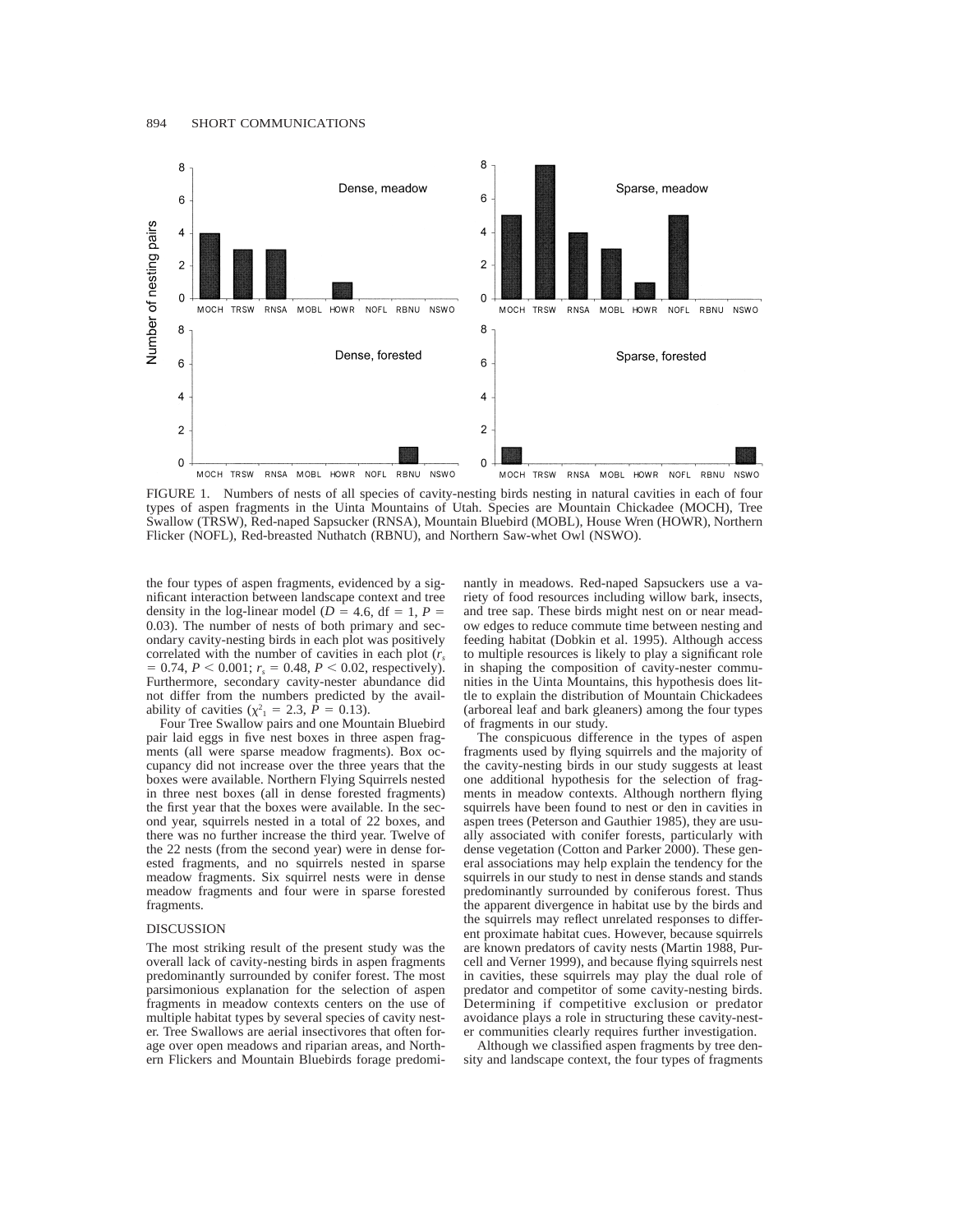differed with respect to other structural and landscaperelated characteristics as well. Most notably, some dense forested fragments tended to be in ''snowpockets,'' areas high on protected slopes that tend to retain snow. Dobkin et al. (1995) showed that cavity nesters tended to avoid aspen snowpocket woodlands, potentially due to the lack of large trees and cooler, moister microclimates. Although cavity nesters in our study may have avoided some dense forested fragments for these reasons, the absence of most birds from sparse forested fragments cannot be explained by tree sizes or microclimates.

In the Uinta Mountains, Red-naped Sapsuckers and Northern Flickers are the most abundant woodpeckers and, as primary cavity nesters, likely produce the bulk of the nesting cavities available to secondary cavitynesting birds (Raphael and White 1984, Dobkin and Wilcox 1986). The fact that abundance of secondary cavity nesters was correlated with cavity availability implies that the composition of the community may largely reflect the habitat associations of sapsuckers and flickers. We noted that Mountain Bluebirds tended to nest more frequently in cavities created by Northern Flickers, and Tree Swallows in cavities created by Red-naped Sapsuckers. These observations agree with those made by Dobkin et al. (1995), who studied a similar bird community in aspen forests of southeastern Oregon.

Studies of avian habitat have only recently begun to include patterns and processes at relatively coarse spatial scales. Our results stress the importance of considering landscape context in the study of both avian and mammalian habitat selection and community composition. Furthermore, the differential use of habitat by the birds and squirrels in our study highlights the need to consider the influence of competition and predation on these and other landscape correlates of community composition.

Our research was funded by the USGS Biological Resources Division Cooperative Research Unit at Utah State University, the USGS Biological Resources Gap Analysis Program, a grant from the U.S. Fish and Wildlife Service, The Ecology Center at Utah State University, and a grant from the Utah Wildlife Society. We thank Anne Guerry, Susan Jackson, and Jennifer Neyme for their assistance in the field. We are also grateful for comments and discussions provided by Scott Barras, John Bissonette, Richard Cutler, David Dobkin, Raymond Dueser, David Roberts, John Van Sickle, and two anonymous reviewers.

### LITERATURE CITED

- BRAWN, J. D. 1988. Selectivity and ecological consequences of cavity nesters using natural vs. artificial nest sites. Auk 105:789–791.
- BRAWN, J. D., AND R. P. BALDA. 1988. Population biology of cavity nesters in Northern Arizona: do nest sites limit breeding densities? Condor 90:61– 71.
- CODY, M. L. 1985. Habitat selection in birds. Academic Press, San Diego, CA.
- CONNER, R. N., AND C. S. ADKISSON. 1977. Principal component analysis of woodpecker habitat. Wilson Bulletin 89:122–129.
- COTTON, C. L., AND K. L. PARKER. 2000. Winter habitat and nest trees used by northern flying squirrels in subboreal forests. Journal of Mammalogy 81: 1071–1086.
- DAILY, G. C. 1993. Heartwood decay and vertical distribution of Red-naped Sapsucker nest cavities. Wilson Bulletin 105:674–679.
- DOBKIN, D. S., A. C. RICH, J. A. PRETARE, AND W. H. PYLE. 1995. Nest-site relationships among cavitynesting birds of riparian and snowpocket aspen woodlands in the Northwestern Great Basin. Condor 97:694–707.
- DOBKIN, D. S., AND B. A. WILCOX. 1986. Analysis of natural forest fragments: riparian birds in the Toiyabe Mountains, Nevada, p. 293–299. *In* J. Verner, M. L. Morrison, and C. J. Ralph [EDS.], Wildlife 2000: modeling habitat relationships of terrestrial vertebrates. University of Wisconsin Press, Madison, WI.
- EVANS, K. E., AND R. N. CONNER. 1979. Snag management, p. 214–225. *In* R. M. DeGraaf and K. E. Evans [EDS.], Management of north central and northeastern forests for nongame birds. USDA Forest Service North Central Research Station General Technical Report NC-GTR-51.
- FIENBERG, S. E. 1980. The analysis of cross-classified categorical data. MIT Press, Cambridge, MA.
- FLACK, J. A. D. 1976. Bird populations of aspen forests in western North America. Ornithological Monographs 19.
- FLASPOHLER, D. J., S. A. TEMPLE, AND R. N. ROSEN-FIELD. 2001. Species-specific edge effects on nest success and breeding bird density in a forested landscape. Ecological Applications 11:32–46.
- FREEMARK, K. E., J. B. DUNNING, S. J. HEJL, AND J. R. PROBST. 1995. A landscape ecology perspective for research, conservation, and management, p. 381–427. *In* T. E. Martin and D. M. Finch [EDS.], Ecology and management of Neotropical migrant birds. Oxford University Press, New York.
- GUTZWILLER, K. J., AND S. H. ANDERSON. 1987. Multiscale associations between cavity-nesting birds and features of Wyoming streamside woodlands. Condor 89:534–548.
- HARESTAD, A. S., AND D. G. KEISKER. 1989. Nest tree use by primary cavity-nesting birds in south central British Columbia. Canadian Journal of Zoology 67:1067–1073.
- HAWROT, R. Y., AND G. J. NIEMI. 1996. Effects of edge type and patch shape on avian communities in a mixed conifer-hardwood forest. Auk 113:586– 598.
- LAUDENSLAYER, W. F., JR., AND R. P. BALDA. 1976. Breeding bird use of a pinyon-juniper-ponderosa pine ecotone. Auk 93:571–586.
- LAWLER, J. J. 1999. Modeling habitat attributes of cavity-nesting birds in the Uinta Mountains, Utah: a hierarchical approach. Ph.D. dissertation, Utah State University, Logan, UT.
- LAWLER, J. J., AND T. C. EDWARDS JR. In press. Landscape patterns as habitat predictors: building and testing models for cavity-nesting birds in the Uinta Mountains of Utah, U.S.A. Landscape Ecology.